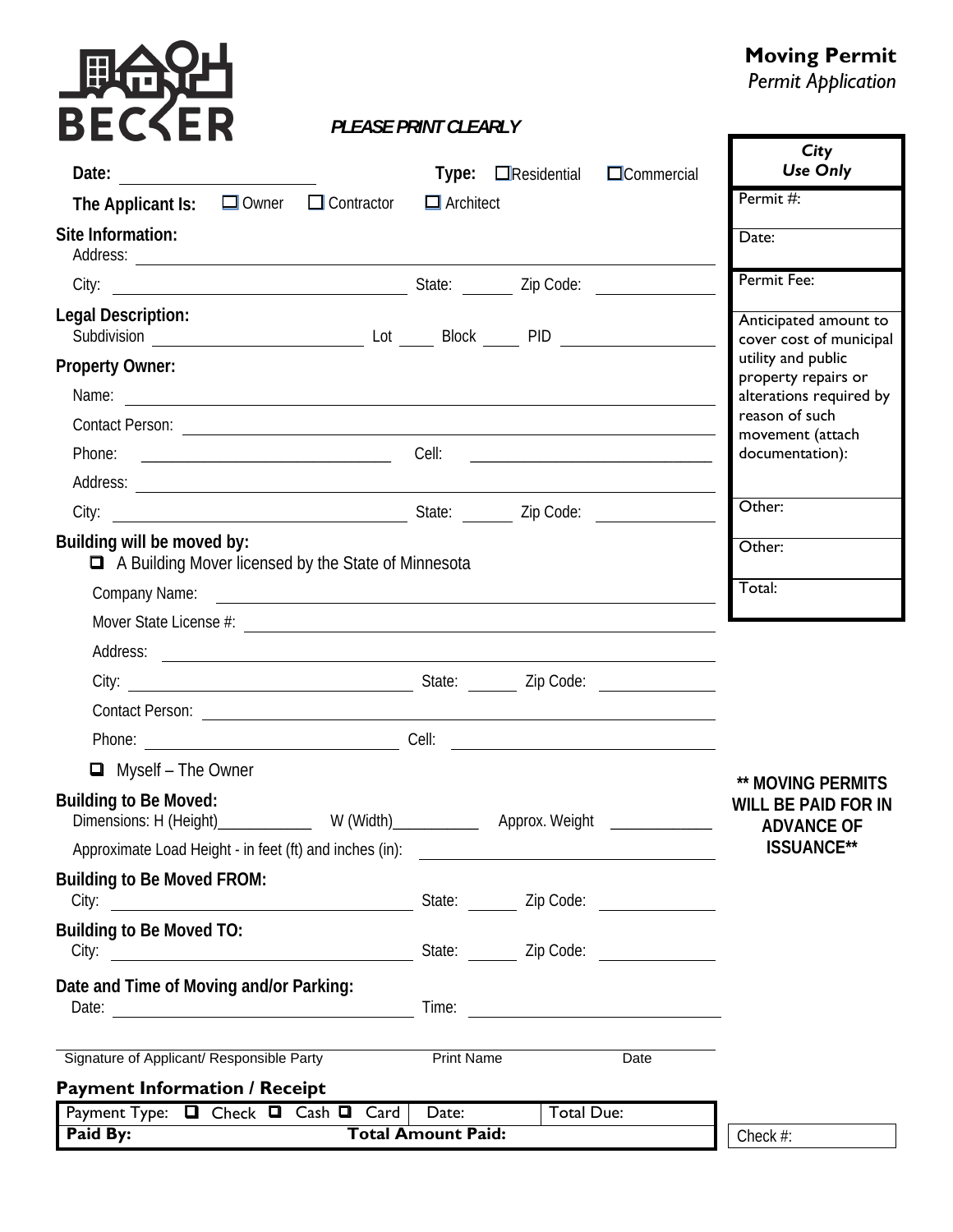### **STAFF USE ONLY**

| <b>Date Submitted</b>                                  |                                                                                                   |                                              | <b>Electronic Copies</b>     |                       |
|--------------------------------------------------------|---------------------------------------------------------------------------------------------------|----------------------------------------------|------------------------------|-----------------------|
| <b>Owner Verified</b><br>$\Box$<br>Signed by applicant | <b>PID Number on Permit</b><br>$\Box$<br><b>Business License Verified</b><br>$\Box$<br>□ Complete |                                              | <b>Required</b><br>Location: | Yes<br>О<br>$\Box$ No |
| <b>Required Review Signatures</b>                      |                                                                                                   |                                              |                              |                       |
| Public Works Supervisor Signature<br>Date              |                                                                                                   | Approved<br>Denied<br>$\Box$ Needs more Info |                              |                       |
|                                                        |                                                                                                   |                                              |                              |                       |
|                                                        |                                                                                                   |                                              |                              |                       |
| <b>City Engineer Signature</b>                         |                                                                                                   | Approved<br>Denied<br>$\Box$                 |                              |                       |
| Date                                                   |                                                                                                   | Needs more Info<br>$\Box$                    |                              |                       |
|                                                        |                                                                                                   |                                              |                              |                       |
| City Planner Signature                                 |                                                                                                   | Approved<br>$\Box$<br>Denied<br>❏            |                              |                       |
| Date                                                   |                                                                                                   | Needs more Info<br>□                         |                              |                       |